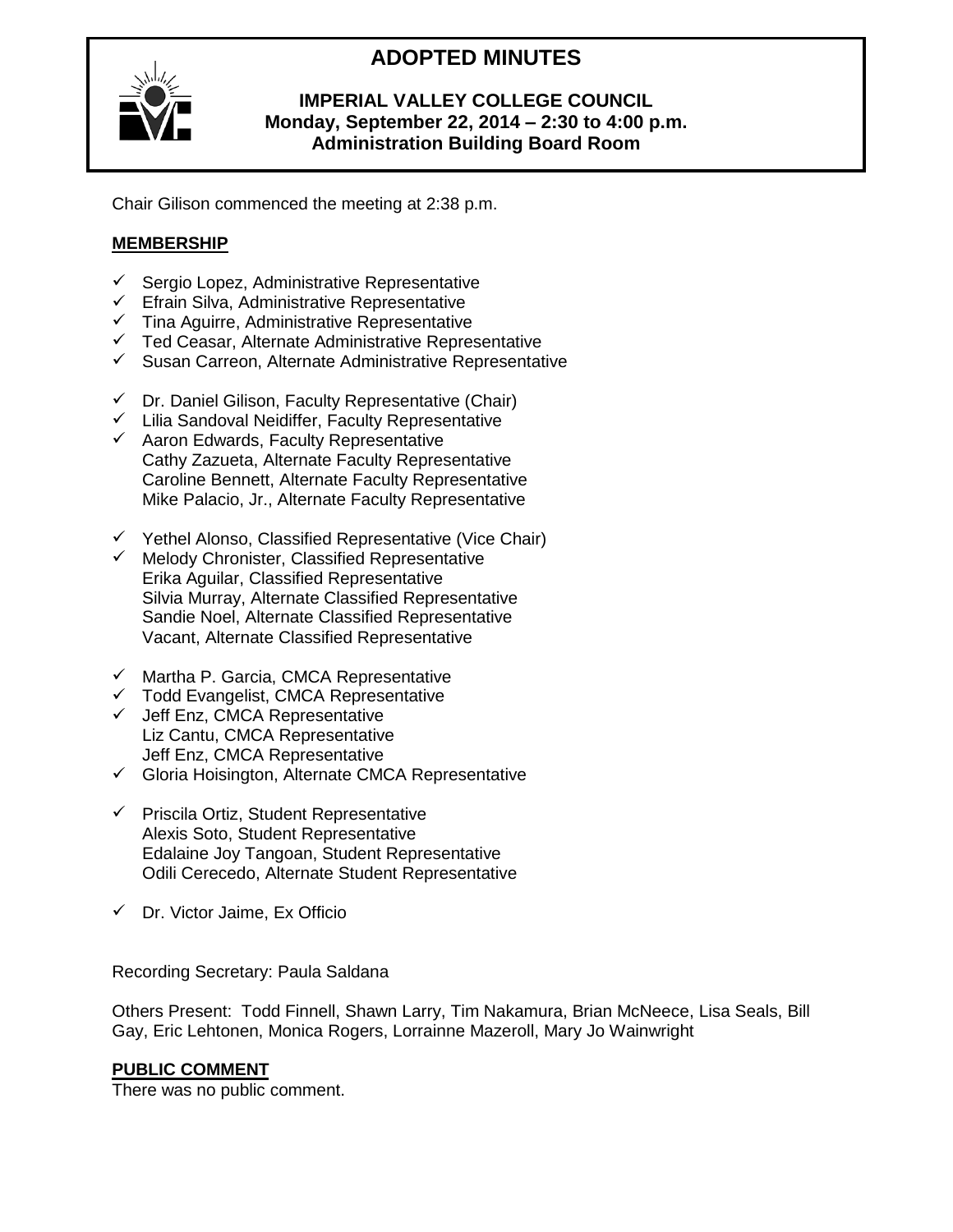#### **APPROVAL OF MINUTES**

- **1. August 25, 2014**
- **2. September 8, 2014**

#### **M/S/C Tina Aguirre/Melody Chronister to approve the Minutes of August 25, 2014 and September 8, 2014.**

#### Discussion:

The minutes of August  $25<sup>th</sup>$  were corrected to indicate Member Caroline Bennett was present.

The minutes of September  $8<sup>th</sup>$  were corrected to indicate Member Jeff Enz was absent.

## **The Minutes of August 25, 2014 and September 8, 2014 were approved, as corrected.**

# **AREA REPORTS/UPDATES**

# **College Council Report – Daniel Gilison**

- Stated the College Council Agenda Committee has been meeting once per month.
- The Committee is working out well with the participation from all area representatives.
- He thanked those members participating in the Agenda Committee.

## **Measure J and L Report – John Lau**

VP Lau was not present at the meeting; no report was provided.

#### **Program Review Update – Ted Ceasar**

- Announced Program Review is due on Wednesday, September 24<sup>th</sup>.
- Staff working hard to meet Program Review deadline.
- $\bullet$  EMPC will be meeting on Friday, September 26<sup>th</sup> to review Program Reviews.

Dean Aguirre clarified that Program Review is due on Wednesday, September  $24^{th}$ ; and that the flat budgets for 2015-16 input into SPOL are due on Friday, September 26<sup>th</sup>.

## **Budget Update/Financial – John Lau**

VP Lau was not present at the meeting; no report was provided.

## **ASG President Update – Priscila Ortiz**

- **Hispanic Heritage event was held on September 11<sup>th</sup>; refreshments were served and** Mariachi Mixteco performed.
- Constitution Day was celebrated on September  $11^{th}$ .
- National Voter Registration Day will take place Tuesday, September  $23^{\text{rd}}$ .
- She will be attending the HACU Conference in Colorado, on October 4-6, 2014.

## **President's Update – Victor Jaime**

- Announced the Foundation Annual Golf Tournament will take place on September  $27<sup>th</sup>$ , at the Del Rio Country Club.
- Announced VP Todd Finnell would be leaving IVC and assuming his duties as County Superintendent of Schools on January 5, 2015. He stated a PowerPoint relating to the reorganization would be presented later in the agenda.
- Announced IVC and CETYS University signed an MOU partnership over the summer; CETYS is the first university in Mexico to receive full WASC accreditation.
- He stated SDICCCA has also expressed interest in forming a partnership with CETYS.
- $\bullet$  He would be attending the HACU conference in Denver, Colorado, on October  $4<sup>th</sup>$ .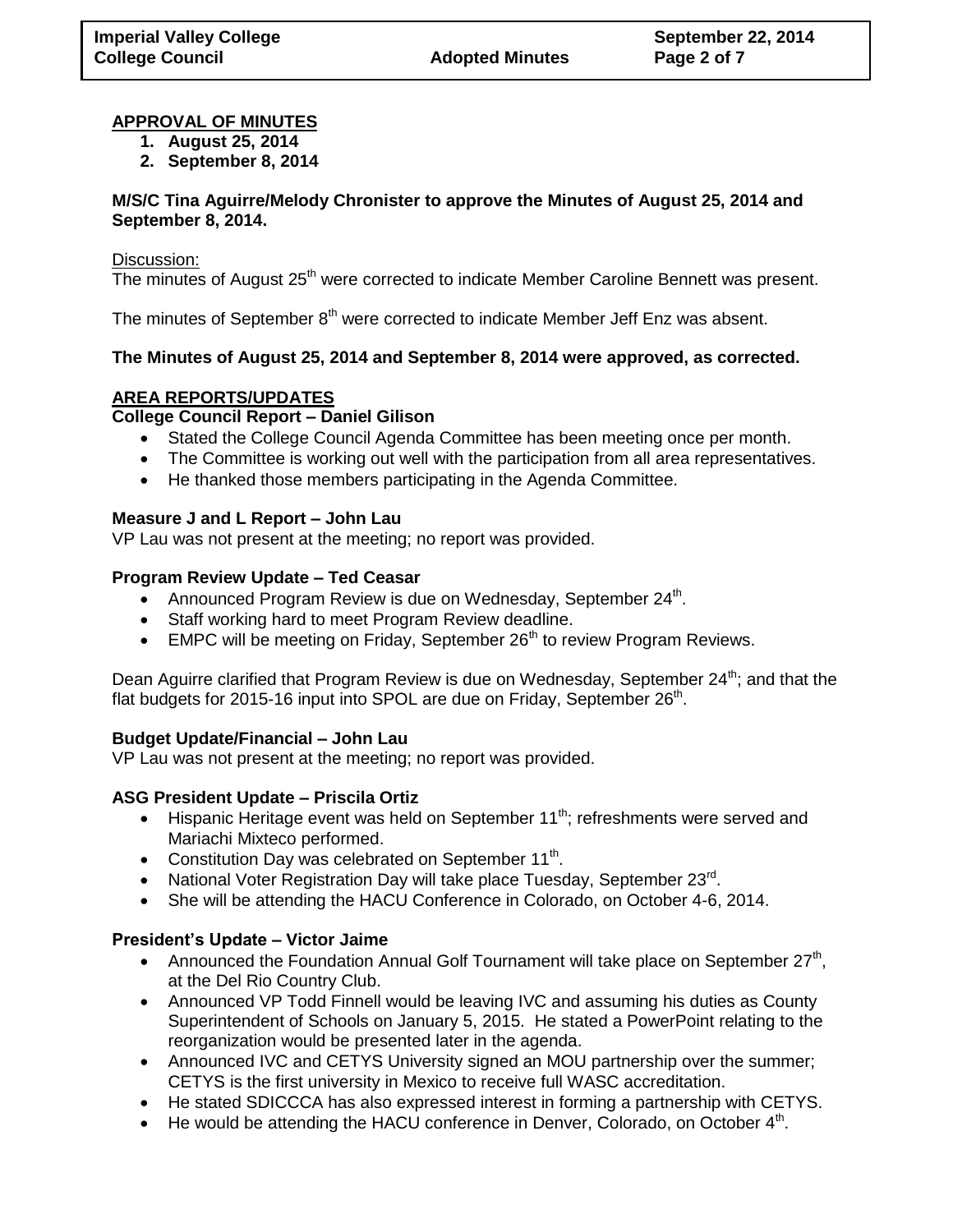- Announced two upcoming Board Retreats:
	- $\circ$  Wednesday, October 1<sup>st</sup>, 6:00-8:00 p.m. to discuss Recommendation 1 from the ACCJC;
	- $\circ$  Wednesday, October 29<sup>th</sup>, 6:00-8:00 p.m. to discuss AB 86 and implications it may have.

## **SUB-COMMITTEE REPORTS**

## **Competitive Athletics Committee – Eric Lehtonen**

- The committee met on September  $11<sup>th</sup>$ .
- Approved the committee self-evaluation.
- The next committee meeting is scheduled on Tuesday, October  $14<sup>th</sup>$ .

# **Environmental Health & Safety Committee – Tim Nakamura**

- Announced tentative date for the Great Shakeout Drill on October  $16<sup>th</sup>$  at 10:16 a.m.
- Announced tentative date for Campus Safety Awareness Day on October 13<sup>th</sup>, in the College Center.

# **Facilities and Environmental Improvement Committee – Jeff Enz**

- At its last meeting, the committee discussed a number of items:
	- $\circ$  The installation of a whiteboard in a study room in the 2700 building.
	- $\circ$  Sundial Time Capsule outside the 3100/3200 buildings. Project headed by Frank Miranda; project will be funded by the ASG.
	- $\circ$  Construction update including the demolition of the 500 building as well as a strategic campus beautification plan.

Eric Lehtonen asked if the campus beautification project would include planting shade trees.

Brian McNeece stated he had submitted a service ticket requesting picnic tables near the 1300 building. He also informed the College Council about the Art on Campus campaign that has been started by an off campus committee. The committee has presented the idea to the IVC Foundation and the Facilities and Environmental Improvement Committee.

## **Public Relations & Marketing Committee – Mike Nicholas**

Public Relations Consultant Bill Gay reported as follows:

- The committee met on Wednesday, September  $17<sup>th</sup>$ , to complete the committee selfevaluation.
- The committee is discussing plans to promote winter session, including the return of a printed class schedule.

## **Student Affairs Committee – Sergio Lopez**

- The committee met on September  $3^{\text{rd}}$ .
- Discussed standing rules; provided orientation to new members, including expectations and role of its members.
- Announced Jeff Beckley as the new chair of the Disciplinary Appeals Committee. The committee will begin working on revising the student code of conduct.

# **Campus Hour and Professional Development Committee – Tina Aguirre**

- The committee has not met this semester due to a lack of membership and/or conflicts.
- She stated she would be sending an email to all areas asking for membership.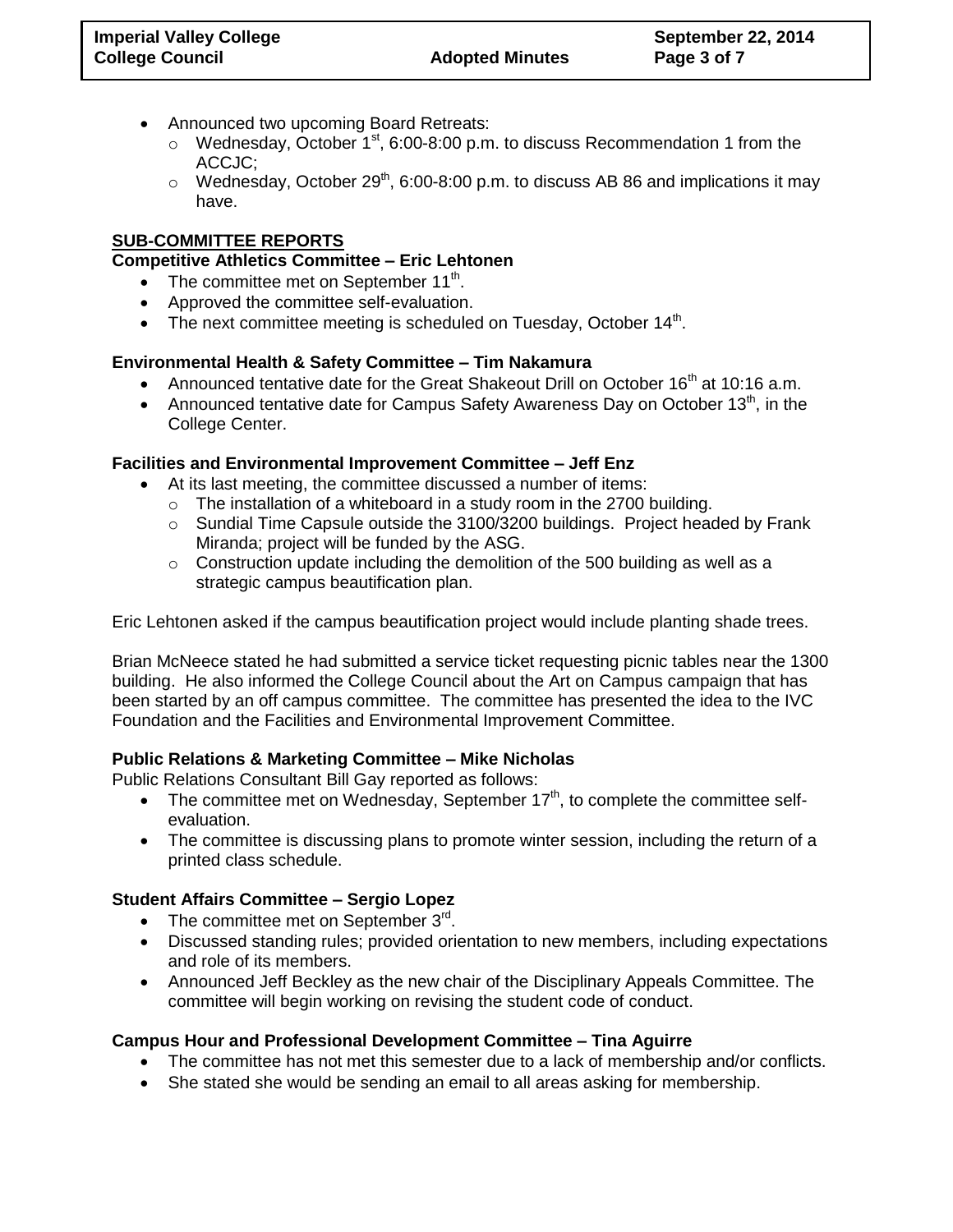Vice Chair Alonso asked that she be notified if committees were having problems with classified membership.

Chair Gilison asked that he or Michael Heumann also be advised, from the faculty point of view, of any issues relating to membership.

# **OTHER COMMITTEE REPORTS**

## **Academic Senate – Daniel Gilison**

- The Academic Senate met on September  $17<sup>th</sup>$ .
- Approved SLO Coordinator job description.
- Approved new revisions to the Campus Hour.
- Approved the Academic Senate and its subcommittees' self-evaluation forms.

# **Budget and Fiscal Planning Committee – Mike Nicholas**

No report was provided.

# **Technology Planning Committee – Jeff Enz**

Member Jeff Enz reported as follows:

- The committee completed the self-evaluation form.
- Discussed the Student Technology Advisory Committee (STAC).
- Started looking at the Technology Plan for 2015.
- Discussed assessment of effective use of technology on campus.
- Updated the IVC website.
- Discussed classroom technology.
- Discussed the possibility of changing the committee standing rules.

## **Accreditation/CART Committee – Nicholas Akinkuoye**

VP Akinkuoye was not present at the meeting; Brian McNeece reported as follows:

- CART has restructured its membership half of the departmental chairs and managers will be divided by the CART and EMPC.
- Working on the Follow-Up Report for the ACCJC Recommendations 1 and 8.
- Reviewed the Campus Climate Survey for students which would be going out within the next two weeks. The survey would be made available in classrooms and the website. Will be giving away an electronic device as an incentive.
- Will be reviewing the Campus Climate Survey for employees.
- New accreditation and eligibility standards which are more simplified.
- Crosswalk of the old to new standards has been posted by Dean Aguirre.
- Ongoing discussions regarding whether new or existing standards need to be applied to Mid-Term Report.
- Emphasized that for accreditation purposes, participation from the campus community relating to accreditation activities including the follow-up, mid-term and self-evaluation reports, would be a big help.

## **Staffing Committee – Shawn Larry**

CHRO Larry stated there was no meeting in September; the committee would be meeting in October.

# **ACTION ITEMS**

**1. Approval of College Council and Subcommittees Self-Evaluation Forms – Daniel Gilison (Attachment)**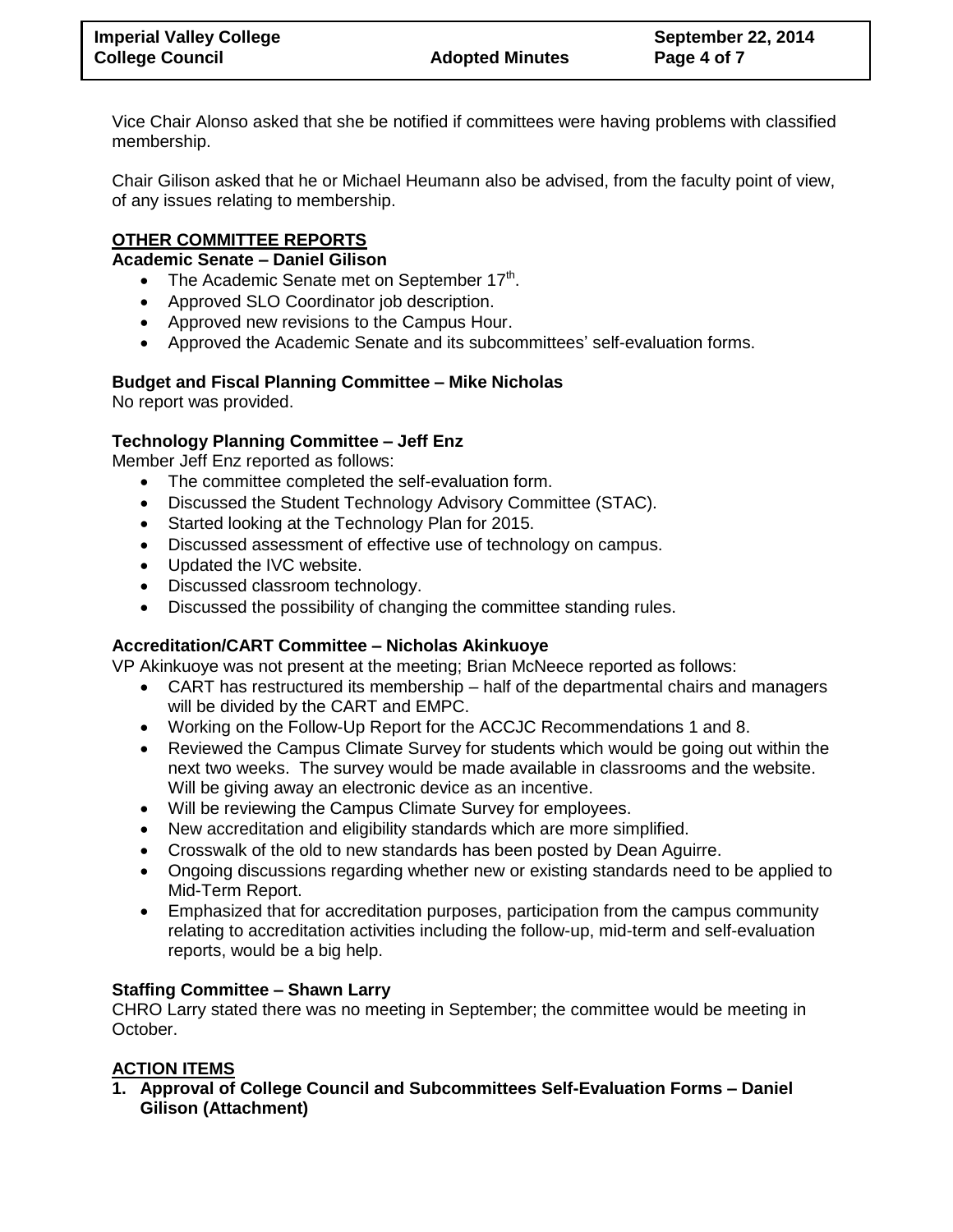#### **M/S/C Sergio Lopez/Yethel Alonso to approve the College Council and Subcommittees Self-Evaluation Forms**

#### Discussion:

Chair Gilison stated each of the subcommittee forms had previously been evaluated and discussed by each of the subcommittees. He presented the College Council Self-Evaluation Form, reviewed each section, and asked for input.

Members Chronister, Silva and Aguirre disagreed with the verbiage used in #3 under Major Obstacles or Problems with Committee Function: "Getting relevant agenda items."

After a lengthy discussion regarding the subcommittee process and getting agenda items, the wording in #3 was replaced with, "Lack of awareness of general function of College Council by the campus."

Member Chronister expressed concern relating to the Environmental Health & Safety Committee Self-Evaluation Form meeting only one time.

Vice Chair Alonso stated the Agenda Committee would be discussing the issue.

#### **M/S/C Sergio Lopez/Yethel Alonso to approve the College Council and Subcommittees Self-Evaluation Forms with corrections.**

#### **Motion Carried.**

#### **DISCUSSION AND INFORMATION ITEMS**

#### **1. Changes in reports to College Council – Daniel Gilison**

Chair Gilison provided the following information:

- In order to make the College Council meetings more efficient, most of the verbal reports would be eliminated.
- The verbal reports would be limited to six: 1) College Council Report; 2) ASG Update; 3) President's Update; 4) Academic Senate; 5) Budget and Fiscal Planning Committee; 6) Accreditation/CART.
- The reports from all other areas would be submitted in the form of written reports.
- He provided a template for the written reports.
- The written reports would be due a week before the College Council meetings. This will allow the Agenda Committee to review the written reports. The written reports would be included in the agenda packet.

#### **2. College Council Rep for Budget and Fiscal Planning Committee – Daniel Gilison**

Chair Gilison asked for a volunteer to fill the vacancy in the Budget and Fiscal Planning Committee. He stated the person would be responsible for giving an oral report at each College Council meeting.

Member Chronister expressed interest; however she would need to check with her department before volunteering.

Chair Gilison stated the matter would be discussed at the next meeting.

## **3. Extended Coverage Hours for IT Staff – Jeff Enz**

Director Enz stated the item had been discussed at the last Academic Senate meeting and is looking for input from all representative areas. He is requesting the College Council take action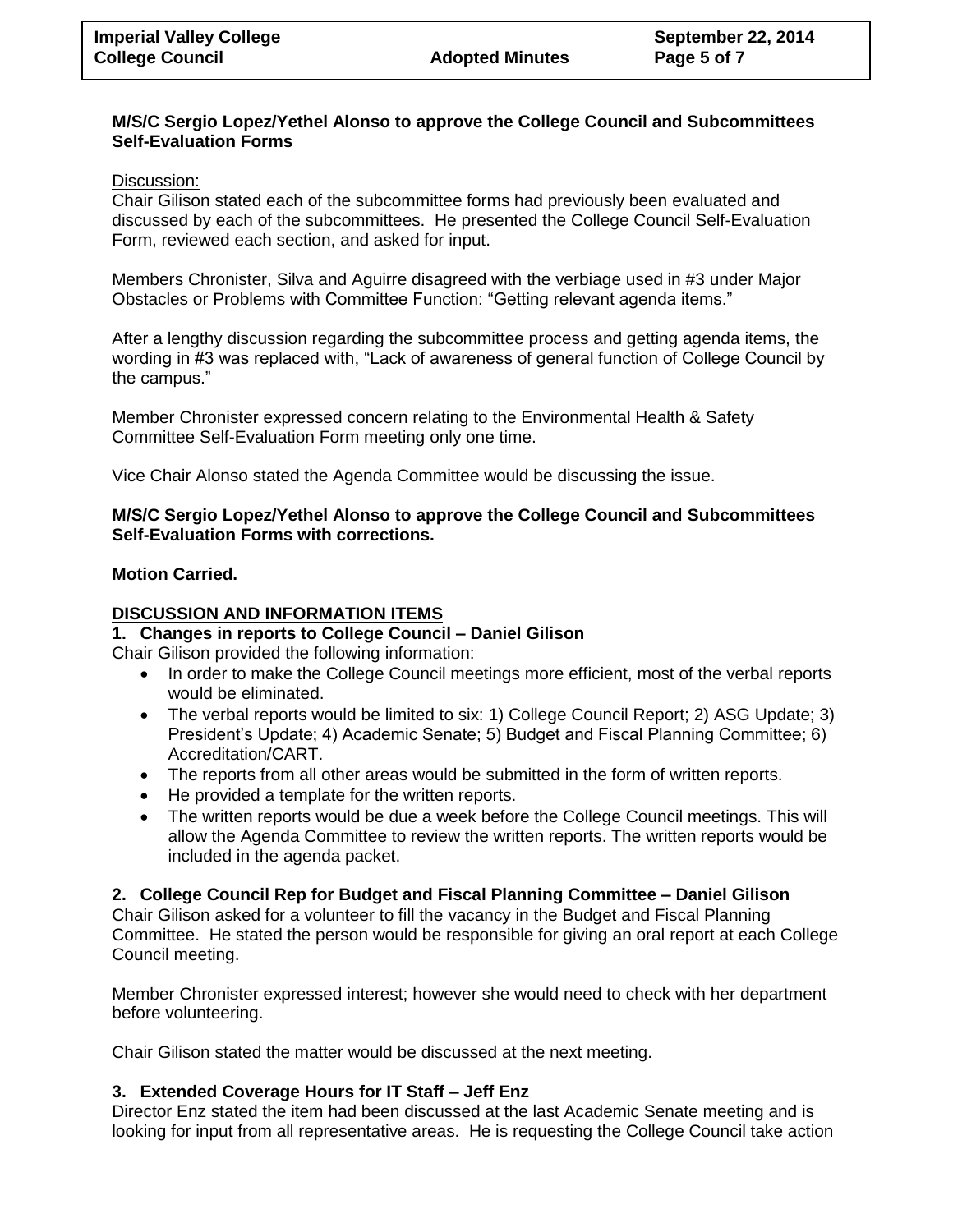on the item at its next meeting. He is in the process of collecting data relating to the issue and would provide that information at the next meeting.

Director Enz stated the IT hours for the first three weeks of the semester were 7:00 a.m. to 7:00 p.m.; currently, the hours are 8:00 a.m. to 5:00 p.m. He stated after the third week of the semester there are only two or three phone calls per week after 5:00 p.m.

Lengthy discussion ensued regarding the pros and cons, including a cost analysis, productivity challenges in the mornings and afternoons, faculty needs versus other departmental needs.

Mary Jo Wainwright asked if the item would be returned to the Academic Senate for action. She questioned whether the College Council is the appropriate committee to take action on the issue, since it is primarily an instructional issue.

Member Alonso stated the faculty representatives could return the item to the Academic Senate for further discussion and/or action.

Chair Gilison stated as VP of the Academic Senate he would be discussing the matter with Michael Heumann, Academic Senate President.

## **4. New ACCJC/Accreditation standards and Midterm report – Nicholas Akinkuoye**

VP Akinkuoye was not present at the meeting; information was provided by Brian McNeece under the Accreditation/CART Committee report.

#### **5. CART Committee participation – Nicholas Akinkuoye**

VP Akinkuoye was not present at the meeting; information was provided by Brian McNeece under the Accreditation/CART Committee report.

#### **6. Student Services, Technology, and Research Reorganization plan – Victor Jaime and Todd Finnell**

President Jaime stated that VP Finnell would be leaving to assume the elected position of County Superintendent of Schools. For this reason, a structure that best serves the needs of the institution and the students would need to be put into place.

President Jaime presented a PowerPoint entitled, Student Services, Technology, and Research Reorganization, September 2014:

- The proposed reorganization of Student Services would include Vice President of Student Services, with the same Administrative Assistant; the Dean of Student Affairs and Enrollment Services; Dean of Counseling and Institutional Planning; and Director of Institutional Research.
- The proposed reorganization of Technology Services would include having one of the three directors move up to CTO/CISO, with a Technology Services Technician (formerly SSTR technician; therefore, no additional personnel); and two Directors.
- Fiscal Impacts relating to reorganization:
	- o The same numbers of FTE employees are in the plan.
	- $\circ$  The CTO/CISO would receive a stipend amount of \$11,640 for serving as CTO/CISO; thus no additional FTE.
	- o Savings of \$74,825 by not filling the Vice President position.
	- o One of the existing Deans in Student Services will be appointed as Acting VP for a stipend amount of 5% of their current monthly salary. This appointment is expected to cost \$3,445 or \$3,548.
	- $\circ$  Total net fiscal impact is a savings of \$65,457 to the unrestricted general fund for 2014-15.